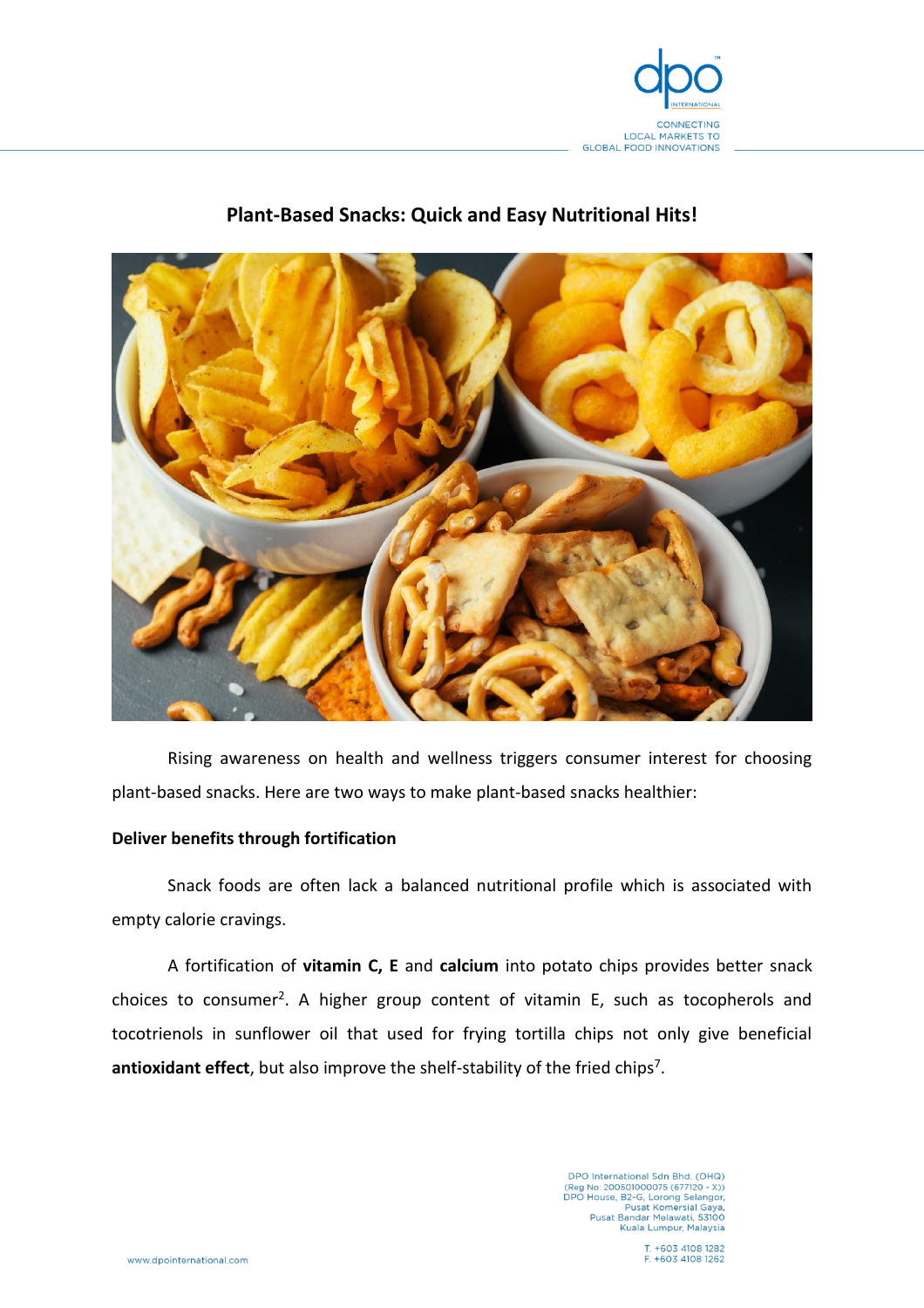

Chia is also a fantastic source of plant-based omega-3. By incorporation of chia flour in snacks, it provides an excellent **source of omega-3** while increasing **dietary fibre content**, making them healthy alternatives to common chips<sup>1</sup>.

### **Protein-Rich Bites**

A puffed snack that is made from or combines corn, rice and soy protein isolate flour blends provides an excellent source of **protein** for the health-conscious consumer. This affordable yet nutritious snack also beneficial for low-income group in developing countries<sup>4</sup>. The addition of soy protein to rice flour not only increases protein content, but it also **improves the amino acid balance** in rice-soy crisps, providing a more nutritious snack<sup>6</sup> as well.

Replacement of snacks particularly rich with **soy protein** leads to improvements in overweight people as it **improves appetite control, satiety**, and **diet quality<sup>5</sup>** . Snacks that are rich in **soy protein** also beneficially influenced certain aspects of **mood and cognition<sup>5</sup>** .

### **In conclusion,**

Plant-based snacks are good choice for healthy snacking. At DPO, we are honoured to be in partnership with **Hexagon**, **Benexia**, **Sinoglory** and **Matrix Fine Science** to bring you a range of ingredient choices that will elevate the quality of your snack products.

#### **References**

<sup>1</sup>Coorey, R., Grant, A., & Jayasena, V. (2012). Effects of chia flour incorporation on the nutritive quality and consumer acceptance of chips. Journal of Food Research, 1(4), 85.<https://doi.org/10.5539/jfr.v1n4p85>

<sup>2</sup>Duarte-Correa, Y., Granda-Restrepo, D., Cortés, M. & Vega-Castro, O. (2020). Potato snacks added with active components: effects of the vacuum impregnation and drying processes. Journal of Food Science and Technology, 57, 1523–1534.<https://doi.org/10.1007/s13197-019-04188-5>

> DPO International Sdn Bhd. (OHQ)<br>(Reg No: 200501000075 (677120 - X))<br>DPO House, B2-G, Lorong Selangor, Pusat Komersial Gaya,<br>Pusat Bandar Melawati, 53100 Kuala Lumpur, Malaysia